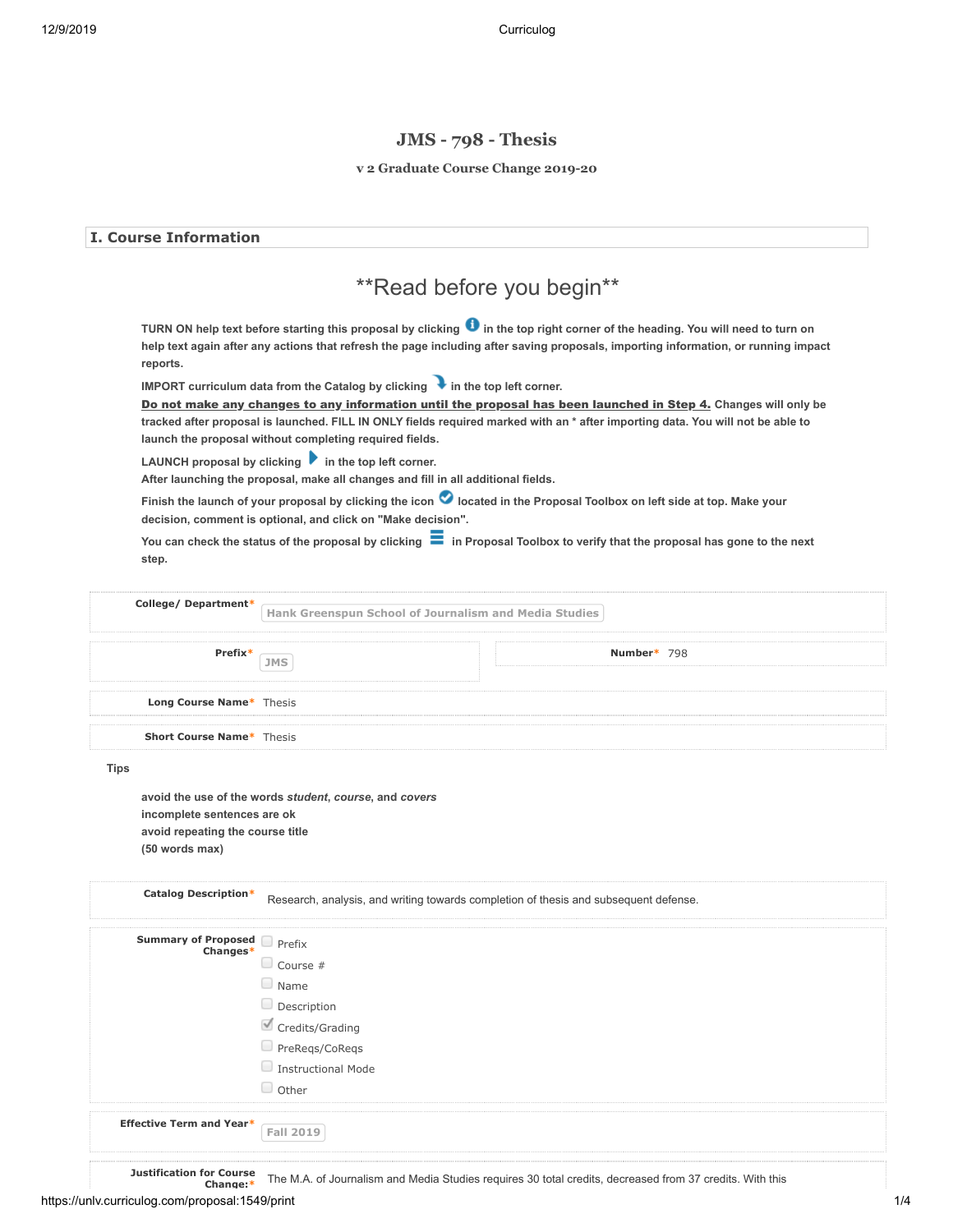| 12/9/2019 |  |
|-----------|--|
|           |  |

| 12/9/2019 | Curriculog                                                                                        |                                            |                                                                                                                                                     |  |
|-----------|---------------------------------------------------------------------------------------------------|--------------------------------------------|-----------------------------------------------------------------------------------------------------------------------------------------------------|--|
|           |                                                                                                   |                                            | accelerated program, students will need to take up to 6 thesis credits in one semester. Adjusting the course to a                                   |  |
|           |                                                                                                   | accelerated program timeline.              | variable 1-6 credit course will allow students to take anywhere from 1-6 credits each semester and supports the                                     |  |
|           |                                                                                                   |                                            | Submitting this proposal on behalf of Benjamin Burroughs.                                                                                           |  |
|           |                                                                                                   |                                            | Run an Impact Report by clicking $\blacksquare$ in the top left corner and answer below according to the results. Copy and paste the results below: |  |
|           | Degree and/or certificate<br>program(s) impacted by<br>this change (Results of<br>Impact Report)* |                                            | Impact Report for JMS 798                                                                                                                           |  |
|           |                                                                                                   | Source: 2019-2020 Working Graduate Catalog |                                                                                                                                                     |  |
|           |                                                                                                   | Programs                                   | lMaster of Arts - Journalism & Media Studies                                                                                                        |  |

**Substantive changes will necessitate a Program Change form be submitted.**

| Detail the changes to the<br>program catalog entry                                                             | The thesis track requires 6 thesis credits are completed. This proposal will not affect this requirement. Students will be<br>required due to this able to take all 6 credits in one semester and will help students in their completion of the program. |
|----------------------------------------------------------------------------------------------------------------|----------------------------------------------------------------------------------------------------------------------------------------------------------------------------------------------------------------------------------------------------------|
| <b>Will this course be listed as <math>\bigcirc</math></b> Yes $\bigcirc$ No the 'same as' another<br>course?* |                                                                                                                                                                                                                                                          |
| It yes, list the course                                                                                        |                                                                                                                                                                                                                                                          |

## **II. Course Change Information**

Please review all sections below and make necessary changes after you launch the proposal.

#### **Credit change**

| <b>Fixed/Variable Credits</b> $\bigcirc$ Fixed $\bigcirc$ Variable                            |
|-----------------------------------------------------------------------------------------------|
| If fixed, enter number of credits. If variable, enter minimum and maximum credits (E.g., 1-3) |

**Number of Credits** 1-6 **Course is Repeatable**  $\bigcirc$  <sub>Yes</sub>  $\bigcirc$  <sub>No</sub> If yes, the maximum 6 **number of credits that may be earned is**

## **Grading Change**

| Grading System Letter Grade                                                                  |                      |     |
|----------------------------------------------------------------------------------------------|----------------------|-----|
|                                                                                              | $\bigcirc$ s/u       |     |
|                                                                                              | $\bigcirc$ S/F       |     |
|                                                                                              | Thesis/Dissertation  |     |
| <b>Does this course have any <math>\bigcirc</math></b> Yes $\circ$ No non-credit components? |                      |     |
| If yes, indicate clinical<br>component(s)                                                    |                      |     |
|                                                                                              | Discussion           |     |
|                                                                                              | $\Box$ Field Studies |     |
|                                                                                              | Independent Study    |     |
|                                                                                              | $\Box$ Internship    |     |
|                                                                                              | Laboratory           |     |
|                                                                                              | $\Box$ Lecture       |     |
|                                                                                              | $\Box$ Practicum     |     |
| https://unlv.curriculog.com/proposal:1549/print                                              |                      | 2/4 |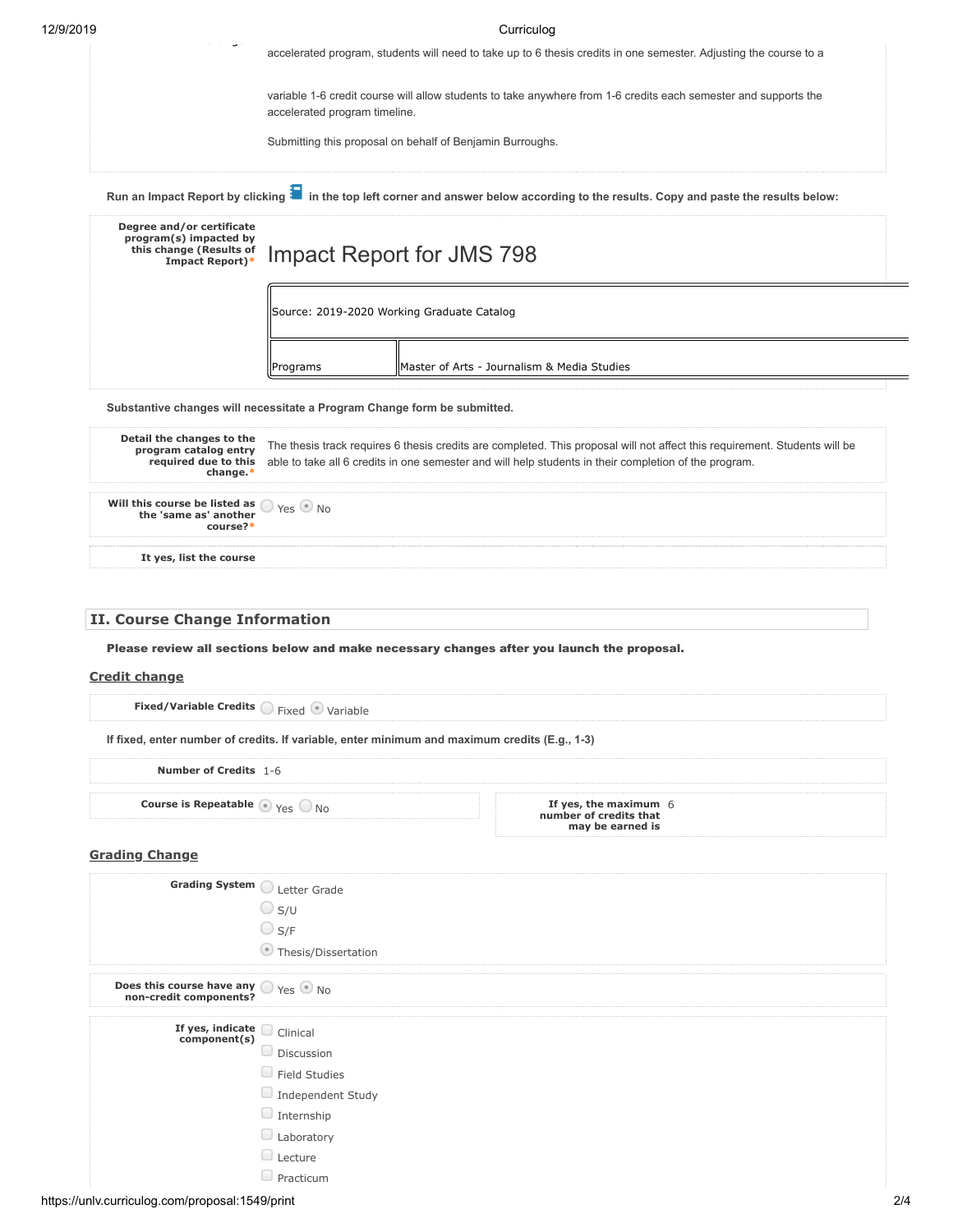12/9/2019 Curriculog

| $\Box$ Research |
|-----------------|
| $\Box$ Seminar  |
| Supervision     |
| Thesis Research |

#### **Requisite Change**

**(if any) - Graduate standing is the default prerequisite for all graduate-level courses.**

### **III. Evaluation of Library Resources**

**Indicate library resources that will be needed as a result of changes to this course (if applicable)**

| Will this course change $\bigcirc$ $\gamma$ es $\bigcirc$ No<br>require changes to library<br>resources?* |  |
|-----------------------------------------------------------------------------------------------------------|--|
| <b>Core Journals</b>                                                                                      |  |
| <b>Core Books</b>                                                                                         |  |
| <b>Electronic Resources</b>                                                                               |  |
| <i>*This section is completed by the librarian*</i>                                                       |  |

**Level of support the Library can provide**

**Library Comments**

## **IV. Department Vote Information**

|                                              | <b>Date faculty voted on</b> Faculty voted on the proposal on 09/17/19. A graduate faculty meeting to discuss was held 04/19. |
|----------------------------------------------|-------------------------------------------------------------------------------------------------------------------------------|
| ves/no/abstention votes)                     | <b>Result of vote (Number of</b> $8-0$ . (8 yes with 0 voting no and no abstentions)                                          |
| Manner of vote (online, in- Vote was online. |                                                                                                                               |

## **V. Unit Vote Information**

**Date faculty voted on** 9-26-19 **proposal**

**Result of vote (Number of** 5-0 "Yes" **yes/no/abstention votes)**

**Manner of vote (online, in-** Online<br>**person, etc.)**